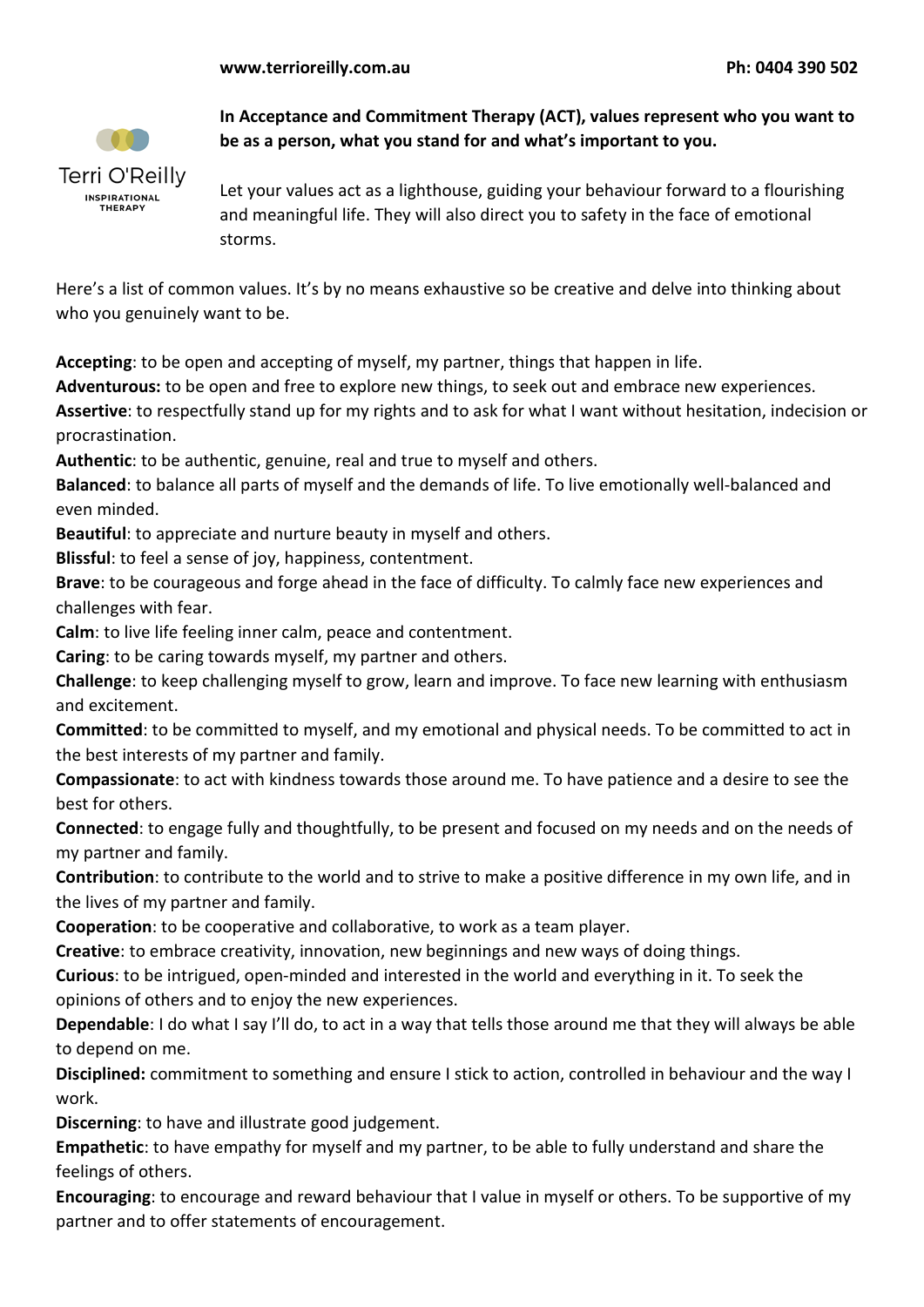**Enthusiastic**: to view myself, my partner and the world with enthusiasm. To be excited, curious, interested and eager to interact with the world and those in it.

**Equality**: to treat myself and everyone else with the same high value and regard.

**Excitement**: to seek, create and be enthusiastic about things that I engage in. To find things as motivating and electrifying.

**Expressive:** to be able to express myself, my thoughts and needs in clear and descriptive ways.

**Fair**: to be fair to myself or others. To be able to see a wide range of points of view and to weigh them all up equally.

**Family-focused**: to put family at the forefront of my attention, to focus on what's good for them and what makes them happy.

**Fitness**: to maintain or improve my fitness, to look after my physical and mental health and wellbeing. **Flexibility**: to be able to adjust to changing circumstances and environments. To be able to see my partner's point of view with openness.

**Friendly**: to be friendly and agreeable towards others.

**Forgiving**: to be able to forgive myself and others. To be able to let go of relationship issues, hurts, mistrusts and pain.

**Fun**: to be fun-loving. To be open to letting myself go and to freely experience light-hearted and enjoyable activities and connection.

**Generous**: to enjoy giving to myself, my partner and my family.

**Grateful**: to be grateful for, and to appreciate the positive aspects of myself, my partner and my life.

**Honest**: to be honest, truthful, and sincere with, and about myself and others.

**Humorous**: to see the humorous side of life.

**Humility**: to be humble or modest.

**Industry**: to be industrious, hard-working, and dedicated.

**Independence**: to be independent and capable, to choose my own way of doing things.

**Intelligent:** to feel clever, bright, shape, quick, insightful or perceptive.

**Intimate**: to open to closeness and vulnerability within myself and with my partner. To be emotionally and physically connected.

**Justice**: to uphold justice and fairness and to act in a just way.

**Joyful**: to focus on having joyful experiences and seeing both my partner and the world in a positive and joyful light.

**Kind**: to be kind, compassionate, considerate, nurturing or caring towards myself or others.

**Loving**: to act lovingly or affectionately towards myself and my partner, the think loving thoughts.

**Mindful**: to be conscious of, open to, and curious about my here-and-now experiences. To stay in the present moment and not in the past or the future.

**Nurturing**: to take care of others and hold their wellbeing in high regard.

**Order**: to be orderly, planned, controlled and organized.

**Open-mindedness**: to think things through, see things from other's points of view, and weigh evidence up fairly and factually.

**Patient**: to wait calmly for what I want, to be patient with others and myself.

**Persistence**: to continue resolutely, despite problems or difficulties. To keep forging forward regardless of the resistance.

**Pleasure**: to create and give pleasure to myself or others.

**Positive**: to have hope for your future. To see myself, my partner and the world in a positive light.

**Powerful**: to feel internally safe and in control of my own life. To know that I have the strength to face most things that will come up.

**Respectful**: to be respectful towards myself or others. To be open, polite, considerate and show positive regard.